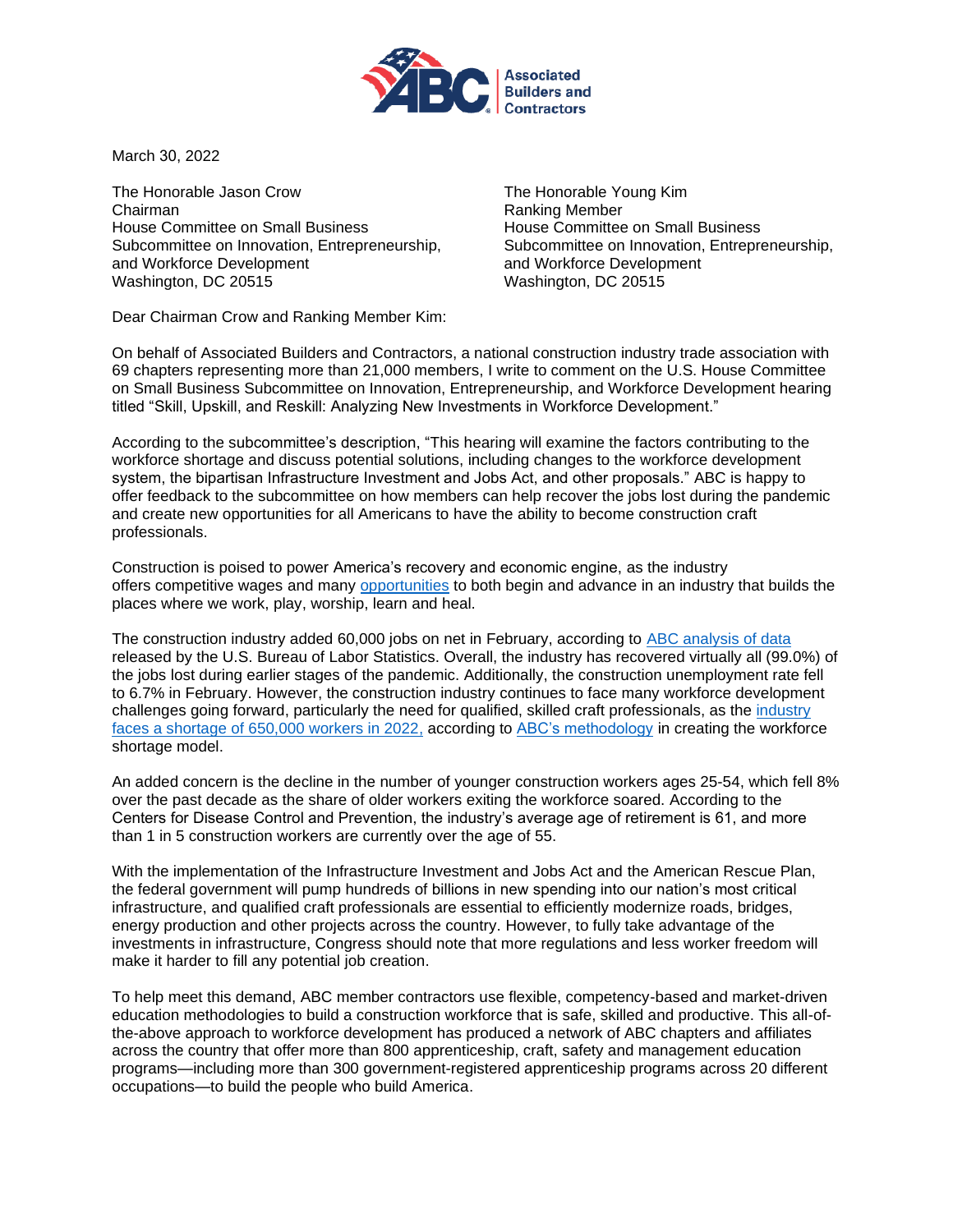ABC urges the subcommittee to consider ways in which they can promote an all-of-the-above workforce development strategy—and not limit the benefits of federal legislation from reaching the vast majority of construction workers due to their labor affiliation.

## Apprenticeships and Pre-Apprenticeships:

The subcommittee's majority continues to focus on union-only approach to workforce development, failing to recognize that the majority of workers in the construction industry (87.4%) of the construction industry does not belong to a union.

The majority supported National Apprenticeship Act (H.R. 447) would needlessly impose labor requirements where none exists under current law and would discourage even registered apprenticeship programs, such as the one conducted by ABC's Southern California Chapter, from participating in the bill's 21st Century grant program, as they do not partner with a labor organization. This ABC program was the highlight of ABC member Sunwest Electric's Frank Boecker, who offered testimony to this committee last year, urging the federal government's support for all effective programs and pathways that lead to a fulfilling job in the construction industry.

## Project Labor Agreements:

Of interest to the subcommittee, ABC believes that several discriminatory policies being pursued by the Biden administration in the implementation of the will prevent many opportunities for the entire construction industry, particularly small businesses, to benefit from infrastructure investments.

On Feb. 4, President Biden signed [Executive Order 14063](https://www.whitehouse.gov/briefing-room/presidential-actions/2022/02/04/executive-order-on-use-of-project-labor-agreements-for-federal-construction-projects/) requiring federal construction contracts greater than \$35 million to be subjected to [project labor agreements.](https://buildamericalocal.com/learn-more/) In a [statement,](https://www.abc.org/News-Media/News-Releases/entryid/19230/president-biden-s-pro-pla-executive-order-will-increase-costs-to-taxpayers-and-exacerbate-skilled-labor-shortage-says-abc) ABC noted that this executive order will exacerbate the construction industry's skilled workforce shortage and needlessly increase construction costs and reduce opportunities for local contractors and skilled tradespeople. Government-mandated PLAs increase the cost of construction by [12% to 20%,](https://thetruthaboutplas.com/2012/12/28/plastudies/) reduce competition by excluding [87.4% of the construction industry workforce](https://thetruthaboutplas.com/2022/02/02/bls-87-4-of-construction-industry-does-not-belong-to-a-union/) and [steal up to 34% of wages from the few](https://thetruthaboutplas.com/2021/10/22/nonunion-workers-suffer-up-to-34-in-wage-theft-under-government-mandated-project-labor-agreements/)  [nonunion workers allowed to work on a PLA jobsite.](https://thetruthaboutplas.com/2021/10/22/nonunion-workers-suffer-up-to-34-in-wage-theft-under-government-mandated-project-labor-agreements/)

By tying federal infrastructure investments to government-mandated project labor agreements, the Biden administration will discriminate against the majority of our nation's small, women-, veteran- and minorityowned businesses and workers that choose to operate on a merit shop basis. In an industry of over 7 million, a way to ensure that is through the subcommittee's intention of helping small businesses.

ABC urges the committee to consider ways to ensure that construction firms of all labor affiliation can compete for taxpayer-funded construction projects to rebuild their own communities. All contracts funded by the federal government should be awarded through a fair and competitive bidding process that allows all qualified contractors to compete on a level playing field based on merit, experience, quality and safety. To deliver the highest quality projects at the best cost to taxpayers, a critical part of any federal investment in infrastructure should include the entire construction industry.

In a pair of recent letters sent to the White House by [House](https://www.abc.org/Portals/1/2021%20Files/Government%20Affairs/Legislative/Rep.%20Budd%20Letter%20to%20Biden%20Regarding%20PLA%20EO.pdf?ver=2022-03-08-145120-197) and [Senate](https://www.young.senate.gov/imo/media/doc/220307%20-%20Young%20Letter%20to%20POTUS%20re%20EO%20on%20Project%20Labor%20Agreements%20(2).pdf) lawmakers, many in Congress believe that the most cost-effective way to rebuild infrastructure is to promote open competition.

Further, ABC urges members of the subcommittee to support the Fair and Open Competition Act, [H.R.](https://www.congress.gov/bill/117th-congress/house-bill/1284/cosponsors?r=1&s=1&searchResultViewType=expanded)  [1284,](https://www.congress.gov/bill/117th-congress/house-bill/1284/cosponsors?r=1&s=1&searchResultViewType=expanded) which would prevent federal agencies and recipients of federal assistance from requiring contractors to sign controversial project labor agreements as a condition of winning a federal or federally assisted construction contract. This bill would ensure that taxpayer-funded construction contracts are awarded through fair and open competition—guaranteeing the best value for hardworking taxpayers while prohibiting a rigged federal procurement process.